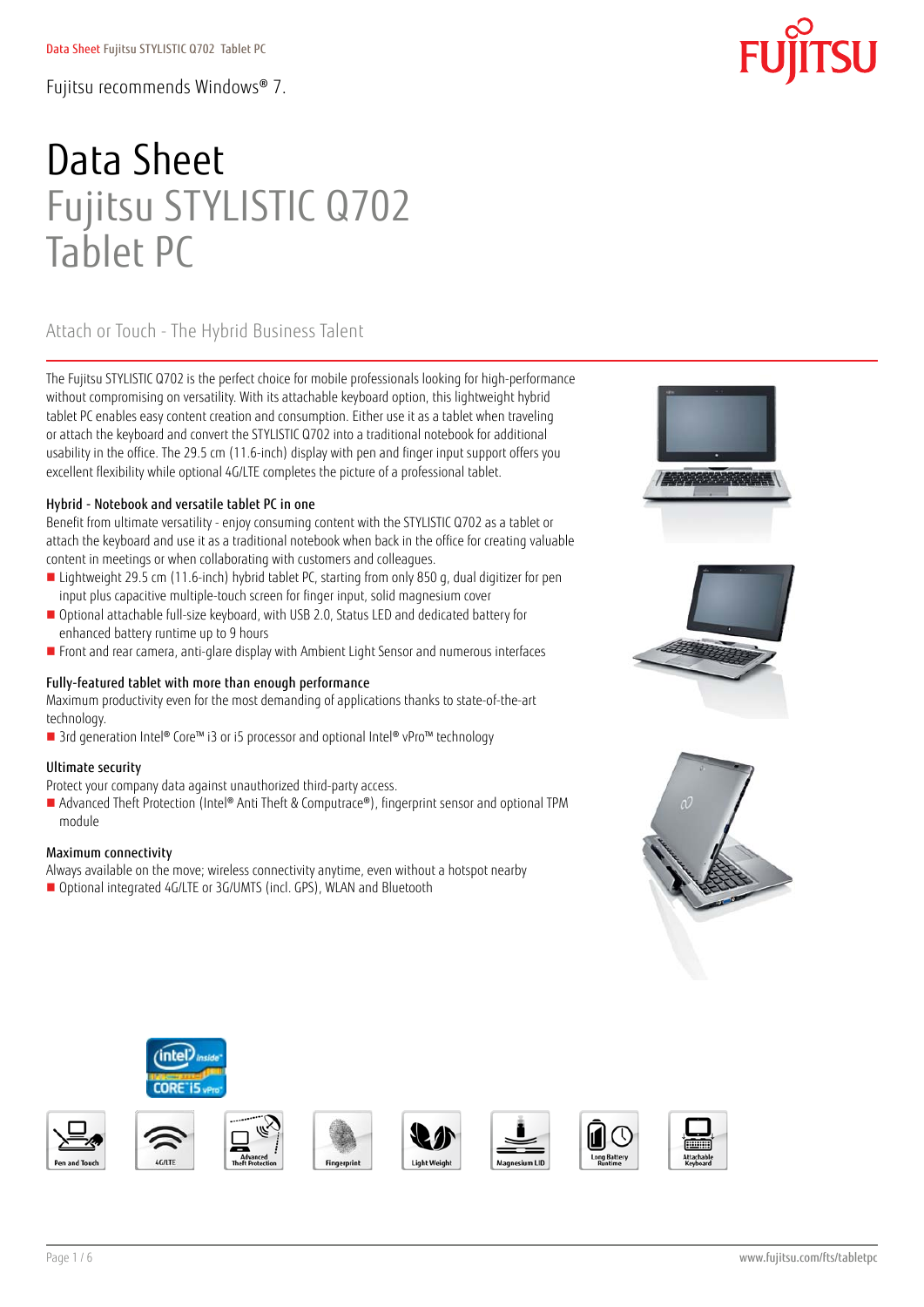### Components

| Processor                         | Intel® Core™ i5-3427U processor (1.8 GHz, up to 2.8 GHz, 3 MB)                                                    |
|-----------------------------------|-------------------------------------------------------------------------------------------------------------------|
|                                   | Intel® Core™ i3-3217U processor (1.8 GHz, 3 MB)                                                                   |
| <b>Operating systems</b>          |                                                                                                                   |
| Operating system                  | Windows® 7 Professional 64-bit                                                                                    |
|                                   | Windows® 7 Professional 32-bit                                                                                    |
| <b>Base unit memory</b>           | STYLISTIC Q702 dual digitizer                                                                                     |
| Supported capacity RAM (max.)     | 4 GB                                                                                                              |
| Memory slot type                  | DIMM (DDR3)                                                                                                       |
| <b>Memory notes</b>               | DDR3 - 1600 MHz                                                                                                   |
| Hard disk drives (internal)       | mSATA, 256 GB                                                                                                     |
|                                   | mSATA, 128 GB, FDE                                                                                                |
|                                   | mSATA, 128 GB                                                                                                     |
|                                   | mSATA, 64 GB, FDE                                                                                                 |
|                                   | mSATA, 64 GB                                                                                                      |
| Hard disk notes                   | One Gigabyte equals one billion bytes, when referring to hard disk drive capacity.                                |
|                                   | Accessible capacity may vary, also depending on used software.                                                    |
|                                   | Up to 18 GB of HDD space is reserved for system recovery                                                          |
|                                   | Internal HDD interface: S-ATA III (6GBit/s)                                                                       |
| <b>WLAN</b> (optional)            | Atheros Minicard 802.11 b/g/n                                                                                     |
|                                   | Intel® Centrino® 6205 802.11 a/b/q/n                                                                              |
| Wireless technologies             |                                                                                                                   |
| Antennas                          | 2x dual band for WLAN, 2x for UMTS/LTE, 1x for Bluetooth (on Bluetooth module)                                    |
| <b>WLAN</b> notes                 | Import and usage according to country-specific regulations.                                                       |
| <b>UMTS/GPS notes</b>             | Including GPS functionality                                                                                       |
| 3G/4G (optional)                  | Sierra Wireless Gobi 3000 (Downlink speed 14.4 Mbit/s, Uplink speed 5.76 Mbit/s)                                  |
|                                   | LTE Sierra Wireless MC7710 (Downlink speed up to 100 Mbit/s, Uplink speed up to 50 Mbit/s)                        |
|                                   | Bluetooth 4.0                                                                                                     |
|                                   | Bluetooth 4.0 (optional)                                                                                          |
|                                   |                                                                                                                   |
|                                   |                                                                                                                   |
| Base unit                         | STYLISTIC Q702 dual digitizer                                                                                     |
| <b>General system information</b> |                                                                                                                   |
| Chipset notes                     | supports iAMT 8.0, Intel® vPro™ requires Core i5-34xx, Intel W-LAN 6205 & TPM module                              |
| <b>BIOS features</b>              | <b>BIOS Flash EPROM</b>                                                                                           |
|                                   | BIOS based on Phoenix SecureCore                                                                                  |
| <b>Display</b>                    | 29.5 cm (11.6-inch), IPS dual digitizer, (HD), Anti-glare touchscreen, 1366 x 768 pixel (recommended), 500:1, 400 |
|                                   | cd/m                                                                                                              |
| Display notes                     | Wide-view high-bright LED display (for enhanced outdoor viewing). With magnesium display lid.                     |
|                                   | Integrated ambient light sensor for automatic backlight adjustment to the working environment.                    |
| Aspect ratio                      | 16:9                                                                                                              |
| Brightness - typical              | 400 cd/m                                                                                                          |
| Contrast - typical                | 500:1                                                                                                             |
| Digitizer                         | Dual Digitizer for pen input plus capacitive 10-finger multi-touch screen                                         |
| Ambient light sensor              | Integrated                                                                                                        |
| Ambient light sensor notes        | While enabled, the ambient light sensor automatically adjusts the display backlight                               |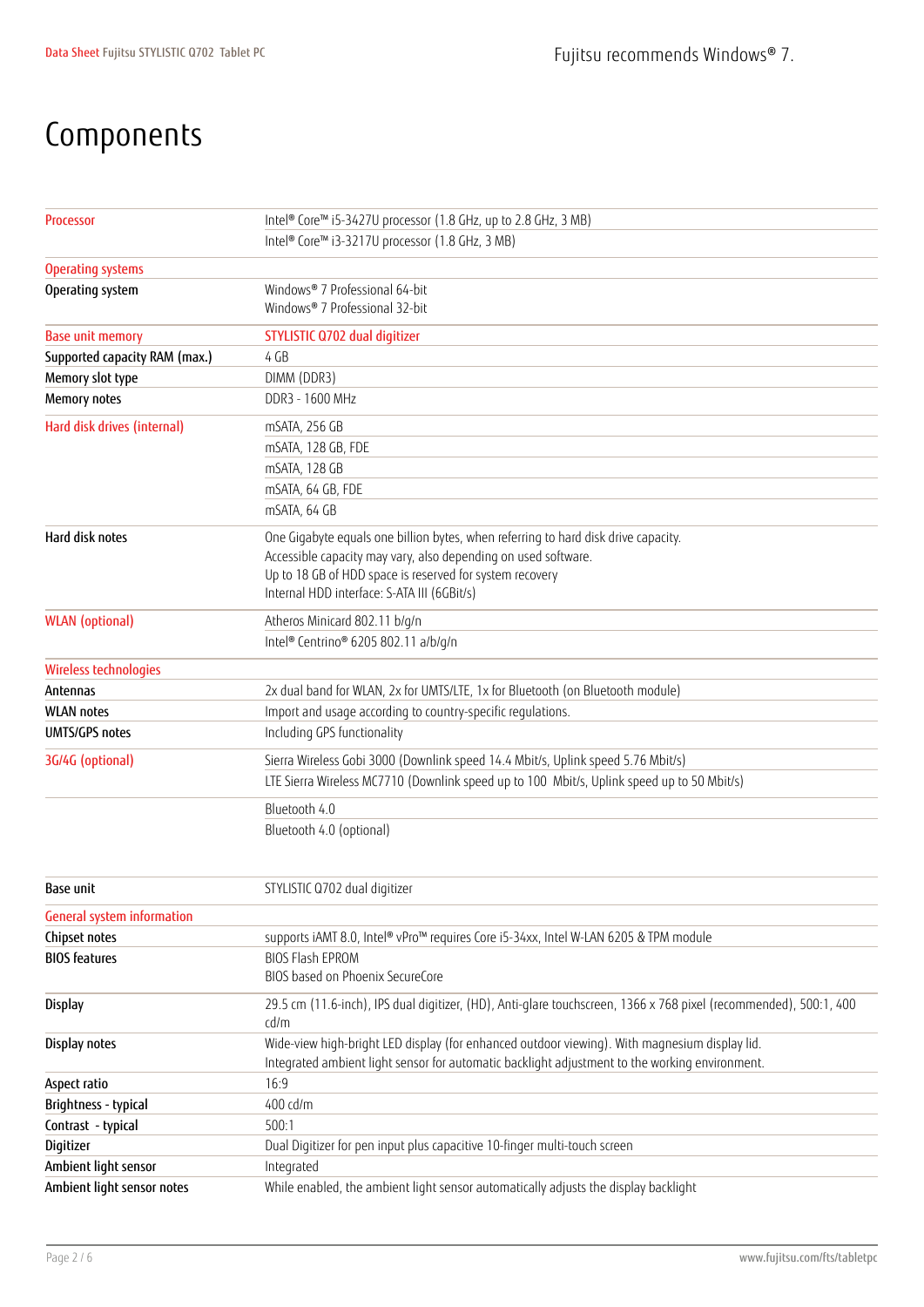| <b>Graphics</b>                       |                                                                                                                       |
|---------------------------------------|-----------------------------------------------------------------------------------------------------------------------|
| TFT resolution (HDMI)                 | up to 1920 x 1200                                                                                                     |
| TFT resolution (VGA)                  | up to 1920 x 1200                                                                                                     |
| Graphics brand name                   | Intel® HD Graphics 4000 with 3rd generation Core i processors                                                         |
| <b>Graphics features</b>              | 3 Display Support with 3rd generation Core i processors<br>DirectX 11                                                 |
| Graphics notes                        | Shared memory depending on main memory size and operating system<br>3D accelerator                                    |
| <b>Interfaces</b>                     |                                                                                                                       |
| Memory card slots                     | 1 (SD up to 2GB, SDHC up to 32GB, SDXC up to 64GB)                                                                    |
| SIM card slot                         | 1 (usable only with 3G/UMTS, 4G/LTE)                                                                                  |
| USB 3.0 total                         |                                                                                                                       |
| USB 2.0 total                         | 1                                                                                                                     |
| HDMI                                  |                                                                                                                       |
| DC-in                                 | 1                                                                                                                     |
| Audio: line-in / microphone           | 1                                                                                                                     |
| Audio: line-out / headphone           | 1                                                                                                                     |
| Internal microphones                  | 2 (digital)                                                                                                           |
| Docking connector for Port Replicator | $\mathbf{1}$                                                                                                          |
| <b>Wired communication</b>            |                                                                                                                       |
| LAN                                   | Built-in 10/100/1000 MBit/s Intel® 82579 LM                                                                           |
| Multimedia                            |                                                                                                                       |
| Audio type                            | On board                                                                                                              |
| Audio codec                           | Realtek ALC269                                                                                                        |
| Audio features                        | 2x digital array microphones, 2x built-in speakers (stereo)                                                           |
| Camera                                | Built-in webcams, HD front camera plus 5.0 megapixel rear camera                                                      |
| Power supply                          |                                                                                                                       |
| Notes                                 | 60W AC Adapter for usage with system                                                                                  |
| 1st battery                           | Li-Ion battery 3-cell, Li-Ion battery 3-cell, 34 Wh (3.150mAh) battery mAh, 34 Wh                                     |
| Runtime 1st battery                   | up to 4h 12m                                                                                                          |
| Runtime 1st + 2nd battery             | up to 9h 30m                                                                                                          |
| Battery charging time                 | ~ $252min(3.150mAh)$                                                                                                  |
| <b>Battery notes</b>                  | Battery runtime information is based on worldwide acknowledged BAPCO Mobile Mark 2007 Benchmark (readers              |
|                                       | mode e.g. surfing the internet, writing E-mails, viewing documents) which provides results that enable direct product |
|                                       | comparisons between manufacturers. It does not quarantee any specific battery runtime which actually can be lower     |
|                                       | and may vary depending on product model, configuration, application and power management settings. The battery        |
|                                       | capacity slightly decreases with every charging cycle and over the lifetime.                                          |
| Dimensions / Weight / Environmental   |                                                                                                                       |
| Dimensions (W x D x H)                | 302 x 195 x 12.7 mm                                                                                                   |
| Weight                                | 0.850 kg                                                                                                              |
| Operating ambient temperature         | $5 - 35^{\circ}C$                                                                                                     |
| Operating relative humidity           | 20 - 85 % (running)                                                                                                   |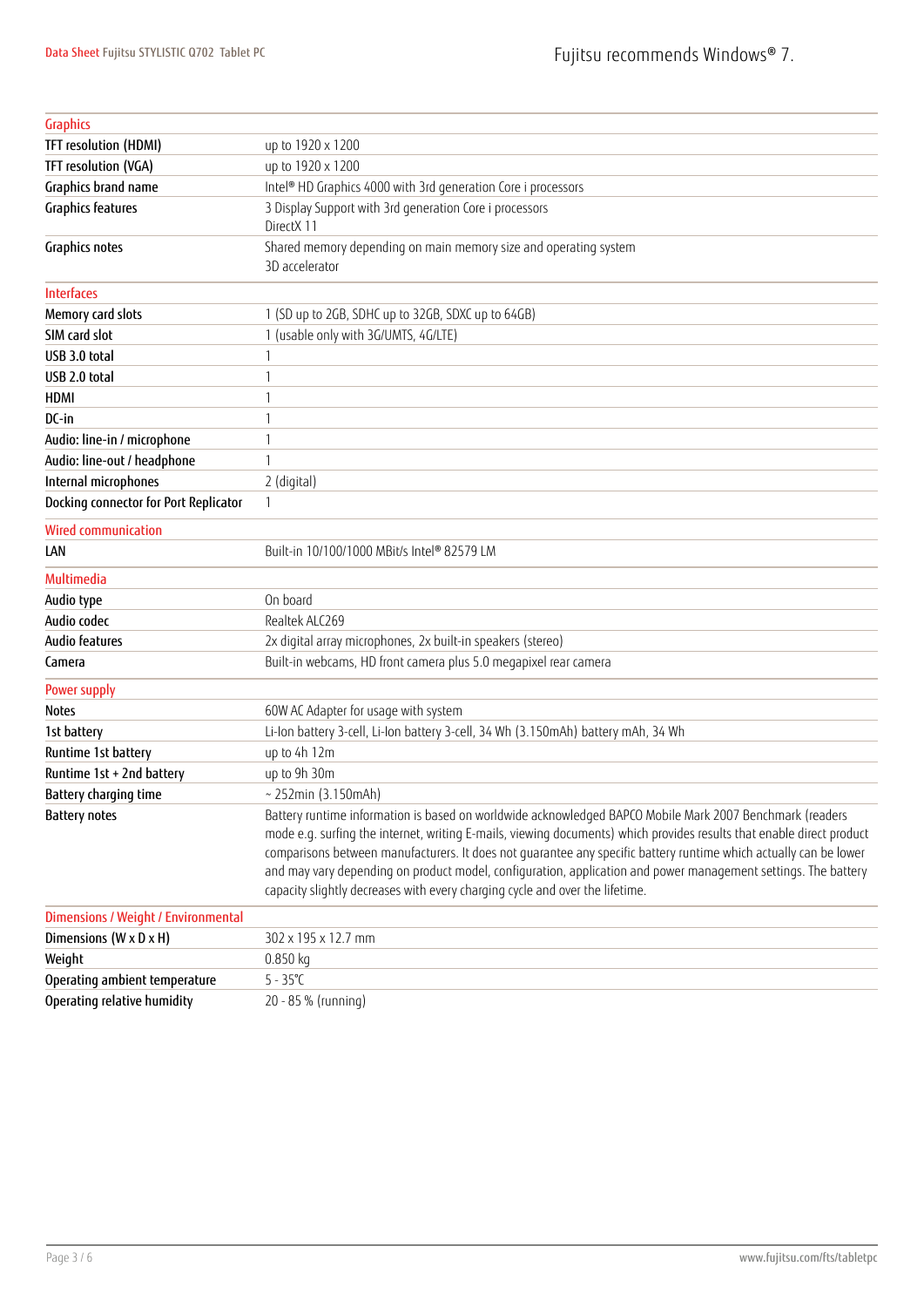| <b>Additional Software</b>            |                                                                                                                                                                                                                                                                                                                       |
|---------------------------------------|-----------------------------------------------------------------------------------------------------------------------------------------------------------------------------------------------------------------------------------------------------------------------------------------------------------------------|
| Additional software (preinstalled)    | Adobe® Reader®<br>Microsoft® Touch Pack for Windows® 7<br>Nero Essentials (burning software)<br>Norton Internet Security (incl. Firewall) 60 days version<br>Application Panel<br>Auto Rotation Utility<br>Display Manager<br>Fujitsu Recovery (Hard Disk Based Recovery)<br>Plugfree Network<br>Power Saving Utility |
|                                       | Security Application Panel<br>ShockSensor Utility<br>Tablet Button Utility<br>Microsoft® Office Starter: reduced-functionality Word and Excel® only, with advertising. No PowerPoint® or Outlook®.<br>Buy Office 2010 to use the full-featured software.                                                              |
| Additional software (optional)        | Drivers & Utilities DVD (DUDVD)<br>UMTS connection manager (optional with UMTS)<br>CyberLink YouCam<br>Recovery DVD (Windows® 7)                                                                                                                                                                                      |
| <b>Manageability</b>                  |                                                                                                                                                                                                                                                                                                                       |
| Manageability technology              | DeskUpdate Driver management<br>PXE 2.1 Boot code<br>Wake up from S5 (off mode)<br>Intrusion switch (optional)<br>Intel® Standard Manageability<br>WoL (Wake on LAN)                                                                                                                                                  |
| Manageability software                | DeskView Client<br>DeskView Instant BIOS Management<br>DeskView Integration for Symantec Management Platform                                                                                                                                                                                                          |
| DeskView components                   | Inventory Management<br><b>BIOS Management</b><br>Driver Management<br>Security Management<br>Alarm Management                                                                                                                                                                                                        |
| Supported standards                   | WMI<br>PXE<br>BootP (made4you)                                                                                                                                                                                                                                                                                        |
| Manageability link                    | http://ts.fujitsu.com/manageability                                                                                                                                                                                                                                                                                   |
| <b>Security</b>                       |                                                                                                                                                                                                                                                                                                                       |
| System protection                     | Kensington Lock support                                                                                                                                                                                                                                                                                               |
| Audit proof protection                | Advanced Theft Protection (Intel® Anti Theft & Computrace®)<br>Norton Internet Security (incl. Firewall) 60 days version<br>Write protect option for the Flash EPROM<br>Control of all USB interfaces<br>User and supervisor BIOS password<br>Optional: Trusted platform module (TPM 1.2)                             |
| Access protection                     | Integrated Fingerprint Sensor<br>User and supervisor BIOS password<br>Hard disk password<br>OmniPass security software                                                                                                                                                                                                |
| Product                               |                                                                                                                                                                                                                                                                                                                       |
| Compliance link                       | https://sp.ts.fujitsu.com/sites/certificates/default.aspx                                                                                                                                                                                                                                                             |
| Port Replicator interfaces (optional) | Docking Keyboard                                                                                                                                                                                                                                                                                                      |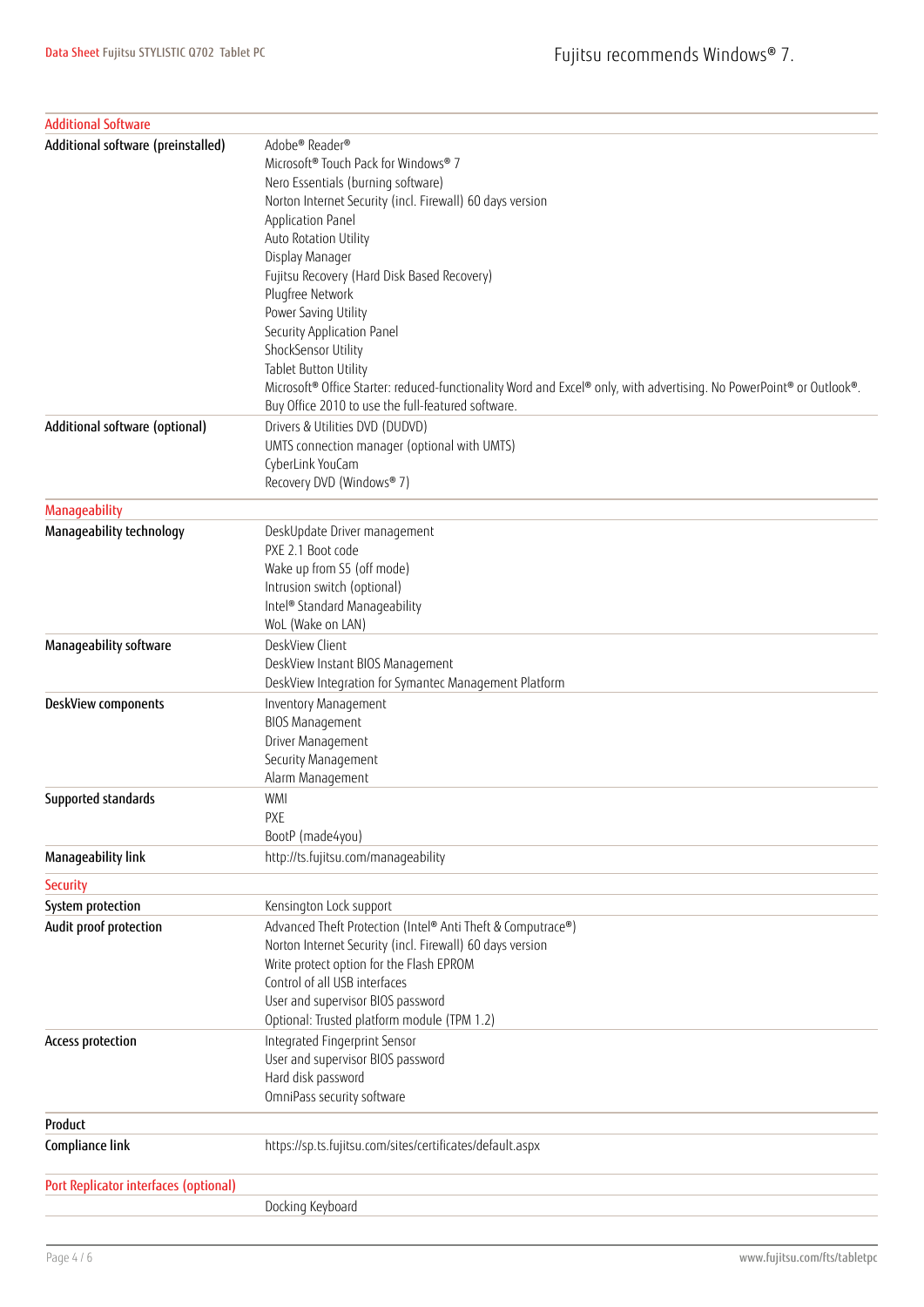| Port Replicator interfaces (optional)                                |                                             |
|----------------------------------------------------------------------|---------------------------------------------|
| DC-in                                                                | (19V)                                       |
| Power on switch                                                      |                                             |
| USB 2.0 total                                                        |                                             |
| VGA                                                                  |                                             |
| Ethernet (RJ-45)                                                     | 1 (10/100/1000)                             |
| Warranty<br>Maintenance and Support Services - the perfect extension |                                             |
| <b>Recommended Service</b>                                           | 5x9, Response Time: Next Business Day       |
| Service Weblink                                                      | http://www.fujitsu.com/fts/services/support |

## Recommended Accessories